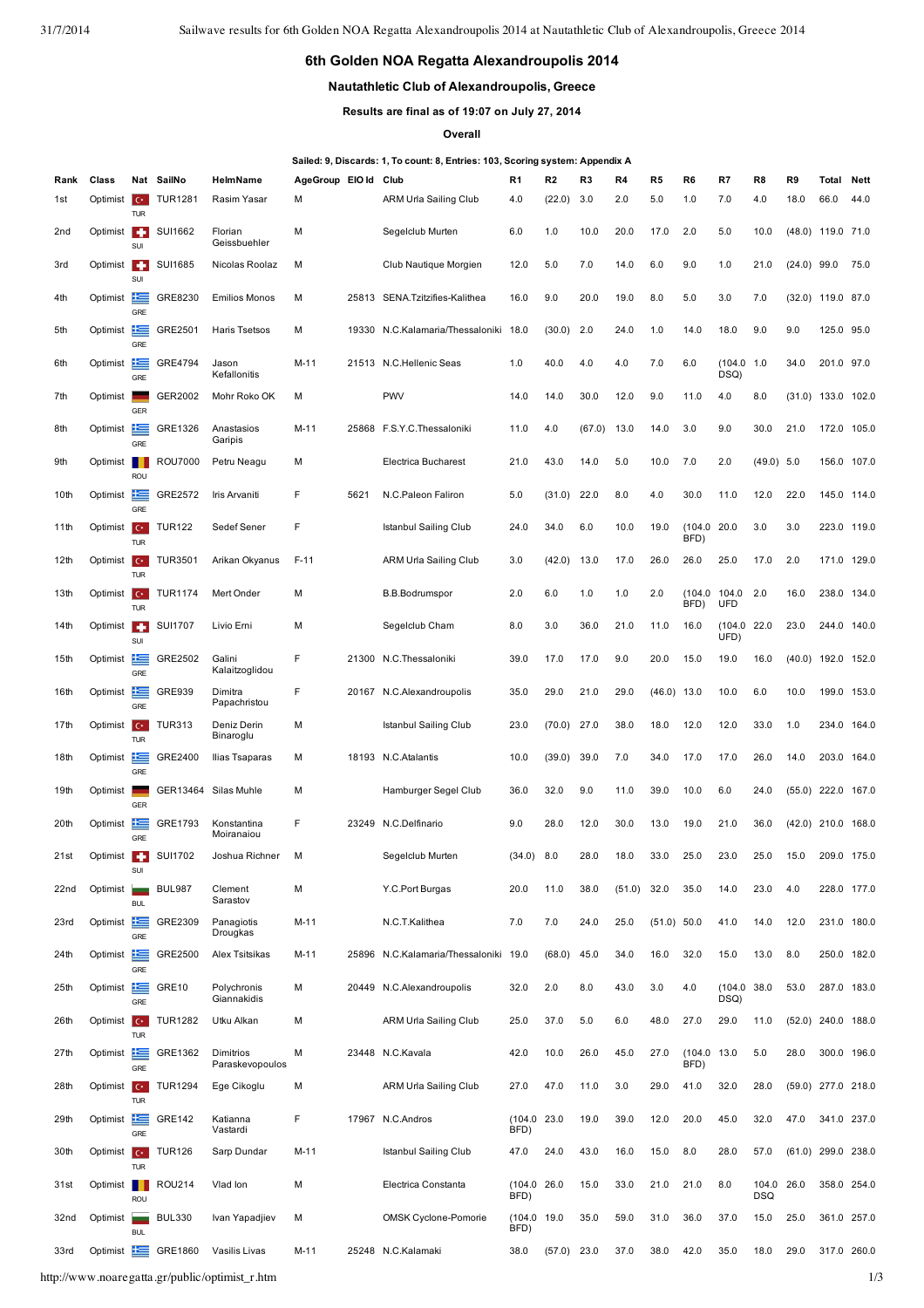31/7/2014 Sailwave results for 6th Golden NOA Regatta Alexandroupolis 2014 at Nautathletic Club of Alexandroupolis, Greece 2014

|      |                         | GRE                                    |                  |                                      |        |       |                                 |                     |               |        |                      |                    |                     |                                 |              |                     |             |       |
|------|-------------------------|----------------------------------------|------------------|--------------------------------------|--------|-------|---------------------------------|---------------------|---------------|--------|----------------------|--------------------|---------------------|---------------------------------|--------------|---------------------|-------------|-------|
| 34th | Optimist                | <b>BUL</b>                             | <b>BUL373</b>    | Mario Georgiev                       | M      |       | OMSK Cyclone-Pomorie            | 33.0                | 20.0          | 33.0   | 44.0                 | (50.0)             | 37.0                | 38.0                            | 35.0         | 20.0                | 310.0       | 260.0 |
| 35th | Optimist                | GER                                    | GER1322          | Mohr Mic SK                          | M-11   |       | <b>PWV</b>                      | (104.0)<br>BFD)     | 33.0          | 34.0   | 48.0                 | 43.0               | 18.0                | 24.0                            | 20.0         | 41.0                | 365.0       | 261.0 |
| 36th | Optimist                | t =<br>GRE                             | GRE1226          | Konstantinos<br>Geroudis             | M      |       | 20306 N.C.Kavala                | 30.0                | 12.0          | 16.0   | 41.0                 | 23.0               | (104.0)<br>BFD)     | 104.0<br><b>DNE</b>             | 19.0         | 19.0                | 368.0       | 264.0 |
| 37th | Optimist                | 丰富<br>GRE                              | GRE7240          | Dimitra<br>Vartholomaiou             | $F-11$ | 24809 | N.C.K.Vouliagmenis              | 13.0                | 44.0          | (57.0) | 46.0                 | 28.0               | 33.0                | 16.0                            | 39.0         | 57.0                | 333.0 276.0 |       |
| 38th | Optimist                |                                        | <b>BUL988</b>    | Dimitar Shangov                      | M      |       | Y.C.Port Burgas                 | 46.0                | 53.0          | (64.0) | 26.0                 | 30.0               | 23.0                | 51.0                            | 43.0         | 6.0                 | 342.0       | 278.0 |
| 39th | Optimist                | <b>BUL</b>                             | <b>BUL622</b>    | Ralica Kichikova                     | F      |       | Y.C.Sozopol                     | (61.0)              | 25.0          | 52.0   | 15.0                 | 40.0               | 28.0                | 31.0                            | 55.0         | 36.0                | 343.0       | 282.0 |
| 40th | Optimist                | <b>BUL</b><br>≃                        | GRE2554          | Konstantinos<br>Mixalopoulos         | M-11   | 25750 | N.C.Paleon Faliron              | 29.0                | 35.0          | 18.0   | (104.0<br>DNF)       | 22.0               | 53.0                | 26.0                            | 40.0         | 60.0                | 387.0       | 283.0 |
| 41st | Optimist                | GRE<br>ROU                             | <b>ROU216</b>    | Luana Boicenco                       | $F-11$ |       | Electrica Constanta             | (104.0)<br>BFD)     | 36.0          | 49.0   | 32.0                 | 61.0               | 47.0                | 27.0                            | 34.0         | 13.0                | 403.0       | 299.0 |
| 42nd | Optimist                | سد<br><b>BUL</b>                       | <b>BUL608</b>    | Nino Hristov<br>Tomov                | M-11   |       | Y.C.Sozopol                     | 40.0                | 41.0          | 55.0   | 22.0                 | 56.0               | (59.0)              | 33.0                            | 29.0         | 27.0                | 362.0       | 303.0 |
| 43rd | Optimist                | 隼<br>GRE                               | GRE2570          | Spyros<br>Proveleggios               | M-11   |       | 25713 N.C.Paleon Faliron        | 31.0                | (82.0)        | 37.0   | 27.0                 | 49.0               | 29.0                | 30.0                            | 45.0         | 64.0                | 394.0       | 312.0 |
| 44th | Optimist                | $C^*$                                  | TUR <sub>6</sub> | Efe Guter                            | M-11   |       | Istanbul Sailing Club           | 15.0                | 21.0          | 29.0   | 57.0                 | 24.0               | (104.0)             | 47.0                            | 60.0         | 68.0                | 425.0       | 321.0 |
| 45th | Optimist                | TUR<br>± =                             | GRE1320          | Dimitrios                            | M      |       | 25484 F.S.Y.C.Thessaloniki      | 104.0               | 13.0          | 31.0   | 53.0                 | 36.0               | BFD)<br>22.0        | (104.0 27.0                     |              | 38.0                | 428.0       | 324.0 |
| 46th | Optimist                | GRE                                    | <b>ROU181</b>    | Nentidis<br>Duca Matei<br>Alexandrou | M      |       | Sportul Studentesc              | <b>DNE</b><br>26.0  | 65.0          | 53.0   | 36.0                 | 25.0               | 43.0                | DSQ)<br>(104.0<br>UFD)          | 31.0         | 46.0                | 429.0       | 325.0 |
| 47th | Optimist                | ROU<br>-3-                             | <b>SRB304</b>    | Marko Petkovic                       | M      |       | <b>Bucuresti</b><br>AJK Beograd | 43.0                | 16.0          | 46.0   | 35.0                 | 41.0               | 39.0                | (104.0 72.0<br>UFD <sup>®</sup> |              | 43.0                | 439.0 335.0 |       |
| 48th | Optimist <b>C</b>       | SRB                                    | <b>TUR309</b>    | Berk Yurteri                         | M      |       | Istanbul Sailing Club           | 17.0                | 55.0          | 50.0   | (61.0)               | 54.0               | 46.0                | 36.0                            | 41.0         | 50.0                | 410.0       | 349.0 |
| 49th | Optimist                | <b>TUR</b><br>▭                        | <b>KUW302</b>    | Ali Alfailkawi                       | M-11   |       | Kuwait                          | 22.0                | 76.0          | 41.0   | (104.0<br>DNF)       | 44.0               | 24.0                | 49.0                            | 52.0         | 51.0                | 463.0       | 359.0 |
| 50th | Optimist                | <b>KUW</b>                             | <b>BUL315</b>    | Rumen Deliakov                       | M-11   |       | <b>OMSK Cyclone-Pomorie</b>     | (104.0)<br>BFD)     | 46.0          | 48.0   | 64.0                 | 73.0               | 60.0                | 22.0                            | 44.0         | 11.0                | 472.0       | 368.0 |
| 51st | Optimist                | <b>BUL</b><br>$C^*$<br><b>TUR</b>      | TUR7             | Utku Koseoglu                        | M      |       | Istanbul Sailing Club           | (104.0)<br>BFD)     | 45.0          | 25.0   | 42.0                 | 55.0               | 31.0                | 104.0<br><b>DNF</b>             | 42.0         | 35.0                | 483.0       | 379.0 |
| 52nd | Optimist                | ROU                                    | <b>ROU2002</b>   | Stefan Penciu                        | M      |       | Electrica Constanta             | 59.0                | (73.0)        | 51.0   | 40.0                 | 37.0               | 38.0                | 39.0                            | 69.0         | 58.0                | 464.0       | 391.0 |
| 53rd | Optimist                | 隼<br>GRE                               | GRE4796          | Dimitra<br>Syriopoulou               | F      | 25248 | N.C.Hellenic Seas               | 55.0                | 56.0          | 54.0   | 52.0                 | 53.0               | 45.0                | 46.0                            | 51.0         | (69.0)              | 481.0       | 412.0 |
| 54th | Optimist                | $C^*$<br><b>TUR</b>                    | TUR <sub>5</sub> | Dario Deniz<br>Ergun                 | M      |       | Istanbul Sailing Club           | (104.0)<br>BFD)     | 18.0          | 40.0   | 31.0                 | 35.0               | 49.0                | 42.0                            | 104.0<br>DNF | 104.0<br><b>DNC</b> | 527.0       | 423.0 |
| 55th | Optimist                | ROU                                    | <b>ROU218</b>    | Mihai Mocanu                         | M      |       | Electrica Constanta             | (104.0 72.0<br>BFD) |               | 42.0   | 49.0                 | 45.0               | 34.0                | 44.0                            | 63.0         | 75.0                | 528.0       | 424.0 |
| 56th | Optimist                | $\overline{\phantom{a}}$<br><b>BUL</b> | BUL33            | <b>Todor Teoharov</b>                | $M-11$ |       | <b>OMSK Cyclone-Pomorie</b>     | (104.0 54.0<br>BFD) |               | 76.0   | 47.0                 | 69.0               | 40.0                | 54.0                            | 61.0         | 45.0                | 550.0 446.0 |       |
| 57th | Optimist                | $C^*$<br><b>TUR</b>                    | TUR4             | Arin Bekem                           | $M-11$ |       | Istanbul Sailing Club           | 41.0                | $(78.0)$ 72.0 |        | 58.0                 | 58.0               | 56.0                | 43.0                            | 71.0         | 56.0                | 533.0 455.0 |       |
| 58th | Optimist                | 丰富<br>GRE                              | <b>GRE538</b>    | Dimitrios Pipi                       | $M-11$ |       | 25653 N.C.Kavala                | 45.0                | 60.0          | 61.0   | (104.0 68.0<br>DNF)  |                    | 51.0                | 57.0                            | 46.0         | 71.0                | 563.0 459.0 |       |
| 59th | Optimist                | =<br><b>BUL</b>                        | <b>BUL323</b>    | Diana Markova                        | $F-11$ |       | <b>OMSK Cyclone-Pomorie</b>     | 56.0                | 59.0          | 47.0   | (104.0<br>DNF)       | 65.0               | 69.0                | 48.0                            | 66.0         | 54.0                | 568.0       | 464.0 |
| 60th | Optimist                | <b>BUL</b>                             | ITA6631          | Ivan Ivanov<br>Yoncev                | $M-11$ |       | Y.C.Sozopol                     | 57.0                | (75.0)        | 66.0   | 54.0                 | 57.0               | 64.0                | 55.0                            | 62.0         | 49.0                | 539.0       | 464.0 |
| 61st | Optimist                | -<br><b>BUL</b>                        | <b>BUL333</b>    | <b>Todor Tuzlukov</b>                | M-11   |       | <b>OMSK Cyclone-Pomorie</b>     | (104.0<br>BFD)      | 51.0          | 32.0   | 23.0                 | 52.0               | 104.0<br><b>BFD</b> | 50.0                            | 93.0         | 63.0                | 572.0       | 468.0 |
| 62nd | Optimist                | <b>BUL</b>                             | <b>BUL934</b>    | Sava Sarastov                        | $M-11$ |       | Y.C.Port Burgas                 | 51.0                | 61.0          | (81.0) | 62.0                 | 63.0               | 63.0                | 60.0                            | 81.0         | 37.0                | 559.0 478.0 |       |
| 63rd | Optimist <b>Example</b> | GRE                                    | GRE1686          | Dimitrios<br>Karamanlis              | $M-11$ |       | 27086 F.S.Y.C.Thessaloniki      | 52.0                | 27.0          | 60.0   | 63.0                 | 71.0               | 70.0                | (104.0 53.0<br>UFD)             |              | 83.0                | 583.0       | 479.0 |
| 64th | Optimist                | ROU                                    | <b>ROU215</b>    | Markus Reit                          | M      |       | Electrica Constanta             | 72.0                | 49.0          | 92.0   | 60.0                 | 62.0               | (104.0)<br>BFD)     | 104.0<br><b>UFD</b>             | 37.0         | 7.0                 | 587.0       | 483.0 |
| 65th | Optimist                | <b>BUL</b>                             | <b>BUL644</b>    | Margarid Dinkov<br>Damjanov          | M      |       | Y.C.Sozopol                     | 58.0                | (86.0)        | 59.0   | 28.0                 | 64.0               | 66.0                | 58.0                            | 83.0         | 67.0                | 569.0       | 483.0 |
| 66th | Optimist                | <b>BUL</b>                             | <b>BUL688</b>    | Vea Danailova<br>Rejzova             | $F-11$ |       | Y.C.Sozopol                     | (104.0 58.0<br>BFD) |               | 62.0   | 50.0                 | 84.0               | 58.0                | 53.0                            | 56.0         | 62.0                | 587.0 483.0 |       |
| 67th | Optimist                | 丰富                                     | <b>GRE259</b>    | Polixeni                             | F      |       | 23916 C.S.S.Thessaloniki        | (104.0)             | 15.0          | 71.0   | 104.0                | 104.0              | 104.0               | 34.0                            | 48.0         | 17.0                | 601.0       | 497.0 |
| 68th | Optimist                | GRE                                    | <b>BUL951</b>    | Mavrogeni<br>Stanislava              | $F-11$ |       | Y.C.Port Burgas                 | BFD)<br>49.0        | 71.0          | 84.0   | <b>DNF</b><br>(104.0 | <b>DNF</b><br>60.0 | <b>DNC</b><br>78.0  | 65.0                            | 64.0         | 30.0                | 605.0 501.0 |       |
| 69th | Optimist                | <b>BUL</b><br>丰富                       | GRE103           | Todorova<br><b>Thanos Tsilias</b>    | M      | 25860 | N.C.Alexandroupolis             | 44.0                | 77.0          | 58.0   | DNF)<br>55.0         | 79.0               | (80.0)              | 69.0                            | 76.0         | 44.0                | 582.0       | 502.0 |
|      |                         | GRE                                    |                  |                                      |        |       |                                 |                     |               |        |                      |                    |                     |                                 |              |                     |             |       |

http://www.noaregatta.gr/public/optimist\_r.htm 2/3